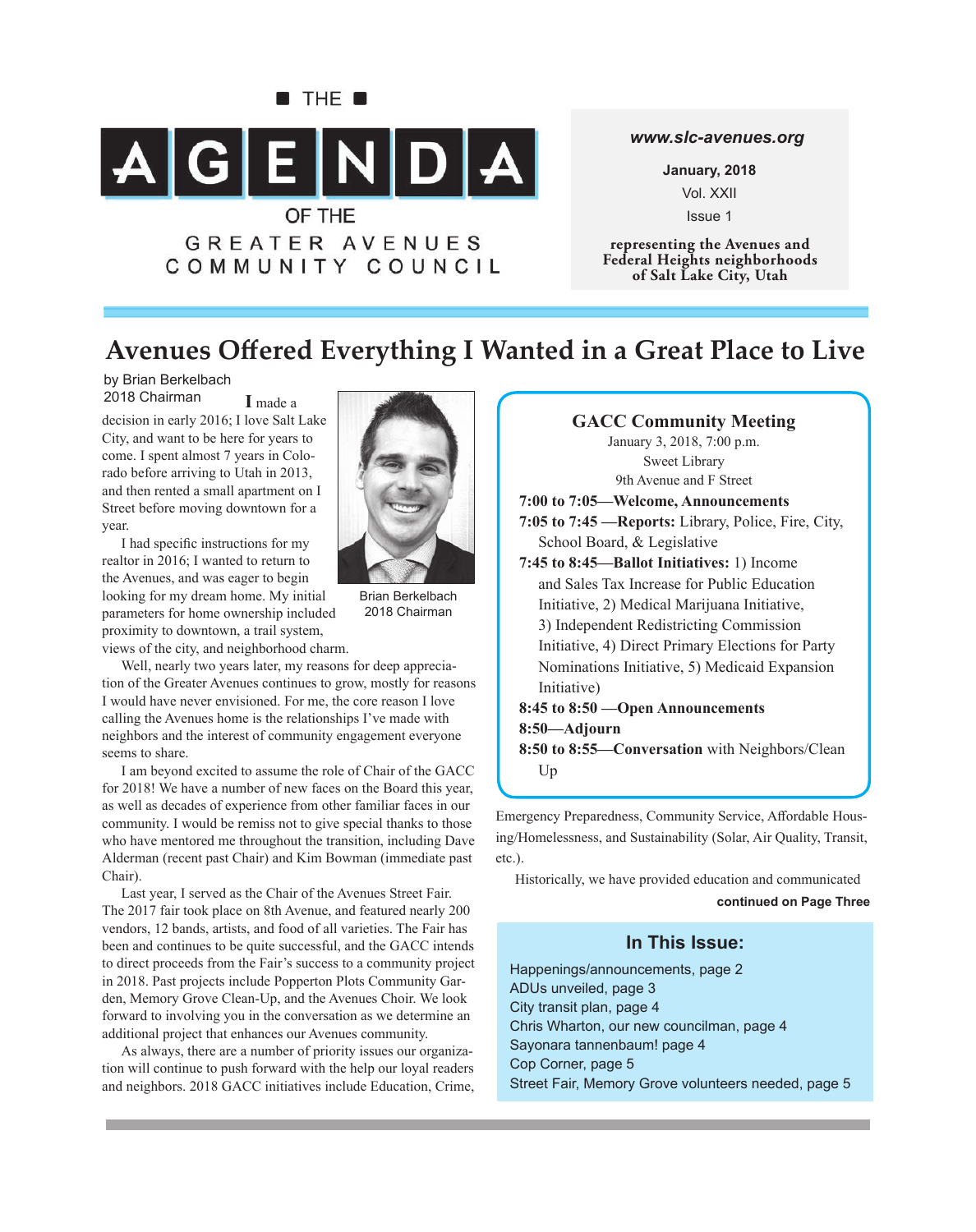#### **AVENUES COMMUNITY MEETINGS**

#### **GACC Council Meeting**

Wednesday, January 3, 2018, at 7 p.m., Sweet Library. For special accommodations contact the GACC chair at gaccchair@ slc-avenues.org. Open to the public, all welcome.

#### **GACC Board Meeting**

Wednesday, January 10, 2018, at 7 p.m., Sweet Library. For special accommodations contact the GACC chair at gaccchair@ slc-avenues.org. Open to the public, all welcome.

Community Life / Resources / *Free Stuff !*

**Sweet Branch Library,** 455 F Street (at 9th Avenue), 801-594- 8651, www.slcpl.org. **Sweet library is closed on January 1 & 15. Kids Calendar:** Code Club. Monday, 4 p.m. - 5:30 p.m. Ages 8-18. Registration is required. Call 801-594-8651 during library hours. • Playtime @ Sweet. Tuesday at 10 a.m. to 11:30 a.m. (Playtime for children 0 to 5 years-old and their caregivers.) • Book Baby. Wednesdays at 10:15 a.m. • Preschool Storytime. Wednesdays at 11:15 a.m. • Art & Maker with Clever Octopus. Every Wednesday at 4 p.m. Each month we'll explore famous artists and learn about their process before adding our own unique twist. • Preschool Dance Party, Thursday, January 11 at 4 p.m. Dancers ages  $3-7$  can put on their finest dancewear and dance their socks off at our monthly dance parties. • Read with Me: Scarlet the Therapy Dog. Saturday, January 13, 10:30 a.m. - 11:30 a.m. Scarlet, a friendly and furry certified therapy dog from Therapy Animals of Utah Pet Partners, will be hanging out at the Sweet Branch as a reading buddy for kids. Young readers can practice reading out loud to Scarlet, who's always patient, never corrects them, and always enjoys being gently petted. Kids can bring their favorite book or grab one off the shelf. **Teen Calendar:** • Coding Club: Monday, 4 p.m. - 6 p.m. Registration is required. Call 801-594-8651 during library hours. Ages 8-18. • First Friday Teen Movie "Miss Peregrine's Home for Peculiar Children". Friday January 5 from 4 p.m.- 6 p.m. • Crafting the World of Harry Potter, Friday, January 12 from 4 p.m. - 5:30 p.m. • Film in the Crafternoon. "Wonder Woman" Saturday, January 20 at 2 p.m. - 4 p.m. Registration is required. • Teen Book Crafting, Wednesday, January 24 from 6:30 p.m.-8 p.m. **Adult Calendar:** • Art Exhibit, Vivid Image-ination: Mixed Media Artwork by Miroslava K. Vomela begins January 8. The Art Reception is January 13 at 3 p.m. • Bob Ross Paint-

#### *The Agenda* Publisher's Statement

The monthly Greater Avenues Community Council newsletter *"The Agenda"* is mailed free to all residences in the Avenues. This publication is created to conduct the business of the Greater Avenues Community Council. Mail correspondence to P. O. Box 1679, Salt Lake City, UT 84110.

GACC 2017 Officers and Publisher Contacts: *Chair:* Brian Berkelbach, gaccchair@slc-avenues.org. *Chair-elect:* Jill Van Langeveld, gaccchairelect@slc-avenues.org *Past-chair:* Kim Bowman, Jr., past-chair@slc-avenues.org *Treasurer:* Michael Hughes, gacctreasurer@slc-avenues.org. *Secretary:* Nate Blouin, gaccsecretary@slc-avenues.org. *Newsletter:* Dave Jonsson, newsletter@slc-avenues.org. **GACC web page is www.slc-avenues.org.**

along, January 6 at 2 p.m. Registration is required. • Film in the Crafternoon, "Wonder Woman" Saturday, January 20 from 2 p.m. - 4 p.m. • Sweet Reads. "The Book of Unknown Americans," Tuesday, January 23 at Sweet Library from 7 p.m.- 9 p.m. • Author in the House: James W. Ure - author of "Seized by the Sun," Thursday, January 25 from 7 p.m. - 9 p.m.

- **Avenues Athletic Association (AAA):** Avenues Athletic Association (AAA): Basketball registration is now open. Registration is open until January 8, 2018. The season lasts January 11 - March 29. Sign up as an individual or as a team, with friends or to make new ones. Volunteers are needed to help run the games, update the web page, be a photographer or help plan other sport leagues. For more information for how to participate as an athlete, volunteer or both, see www. aaaslc.com.
- **Avenues Exercise Class,** -free- Everyone Welcome! Federal Heights Ward, 1300 Fairfax Road, Mondays and Wednesdays, 8:30 a.m. to 9:30 a.m. Renate 801-534-1443.
- **City Academy,** 555 E. 200 South, 801-596-8489, www.cityacademyslc.org. Your neighborhood middle and high school. New student registration now for 2nd semester which begins Jan. 17. Information Hour for prospective students for Fall 2018 at 6 p.m., Tuesday, Jan. 23.
- **10th East Senior Center**, 237 S. 1000 East. Indoor Pickleball Monday, Tuesday, Wednesday, and Friday at 2:30 p.m. Stay warm playing on the maple dance floor. Free to anyone 60 or older. Under 60? Come as a guest. You must wear tennis/ gym shoes on the floor. The Center has pickleball equipment available at no charge. Sponsored by Salt Lake County Aging Services. Call 385 468-3140 with questions.
- **Bryant Middle school** (40 S. 800 East) is partnering with Wasatch Elementary to host a screening of "Screenagers," a film about growing up in the digital age, on Thursday, January 18 at 6:30 PM. The screening runs for 1 hour 10 minutes and will be followed by an expert discussion panel. Please join us for this free event.
- **Save the Date! Bryant Middle School's Open House** will be held the evening of January 25, 6 p.m. to 8:30 p.m. We invite your student and family to Bryant to learn more about our school community, academic programs, and after school offerings. More details at https://bryant.slcschools.org/.



### **On special request, Salt Lake City will help you** get your garbage cans to the curb and back. The city's website explains: "Salt Lake City is proud to provide extra assistance for residents who require help moving their can to the curb and back. To register for the free program, please call (801) 535-6999."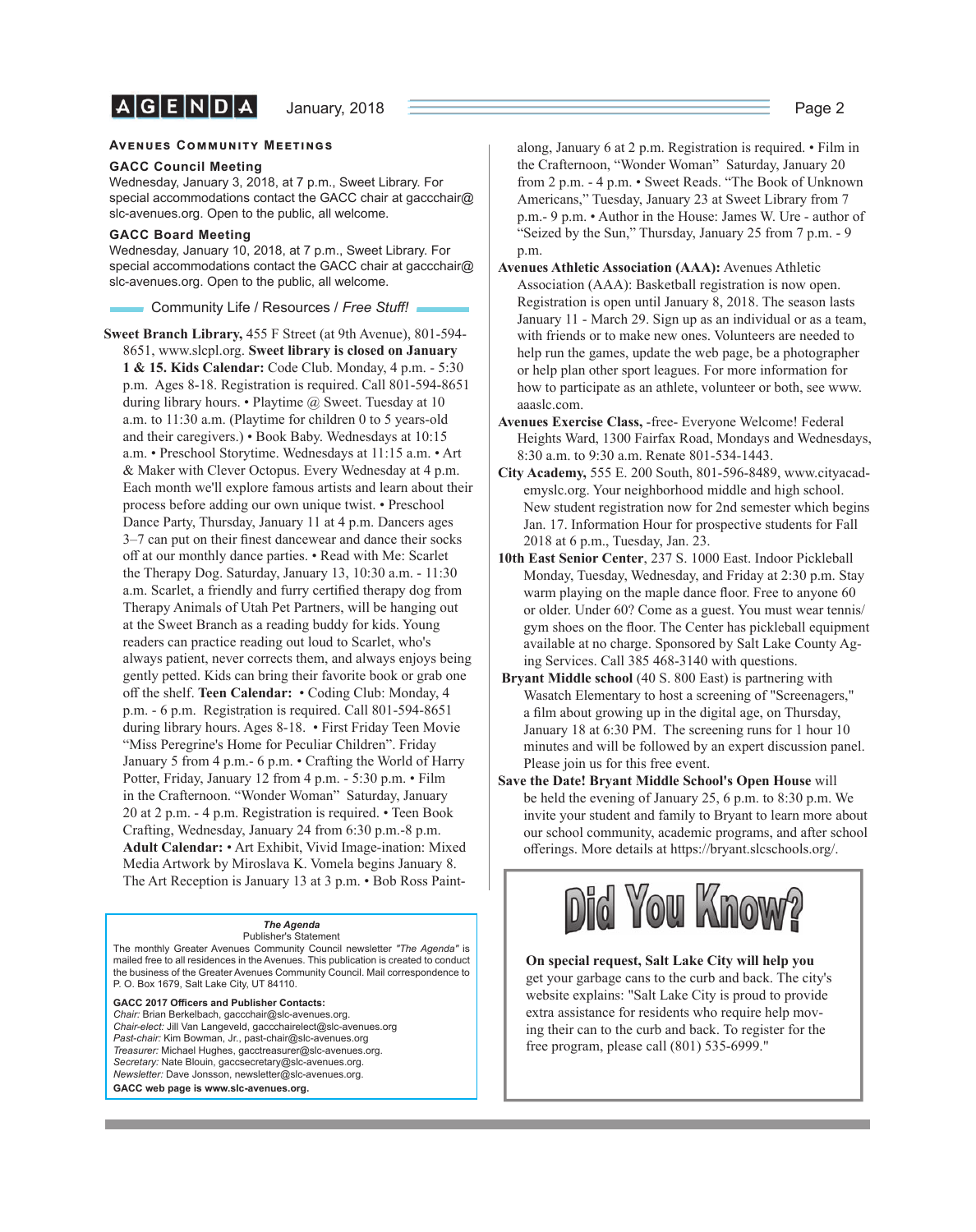### **What is an ADU and Why You Should Care**

### **by Jill Van Langeveld**

**W**ith the end of WWII, there was a housing shortage in many cities across the US. People started carving out apartments in their homes to make more space for another couple/family and make a little extra money.

Salt Lake City was no different. Many of the large homes on the lower Avenues were made into multiple apartments.

My parents lived in one of these as newlyweds in 1945. The Avenues is very convenient to Downtown and the bus and streetcar system at that time made getting around very easy without needing a car. Location! Location!

There was a need so more and more homes were carved up. Because they could make more money moving out to the suburbs and renting the whole home, many owners did just that or they sold to speculators.

Any family can tell you that the more people living in a space, the more upkeep is needed to keep that space in good condition.

Well, that was not happening in many areas of the Avenues. Some areas which needed much TLC were not getting it because of their absentee landlords.

Lining" the lower Avenues. This is the prac-by permit. tice of putting a red pencil line on a map around an area that they considered a high risk so they wouldn't make loans for more than 25% of the property value.

Money was not as available to property owners who wanted to make improvements to their property. In the 1970s and 1980s a number of Avenues neighbors got together to try to remedy this situation. After much strenuous effort, they were able to get zoning ordinances passed to allow

for managed growth, end the "red lining" and some areas of the Avenues were designated "historical" which has its own set of advantages and disadvantages.

The Avenues is a very diverse community. The Jill Van Langeveld

original plans for the Avenues show small narrow lots on the block faces with bigger lots on the corners.

So we have a wide variety of homes, ,aking the Avenues a very visually interesting place to live and walk.

Because of the many advantages for living on the Avenues, we have a pretty high density population – close to 9,000 residences. Again more people put more stress on resources—think of both off -street and on-street parking availability and traffic at certain times of the day.

Banks began the illegal practice of "Red rate dwelling unit and has been established An Accessory Dwelling Unit (ADU) is a room or set of rooms in a single-family home in a single-family zone that has been designed or configured to be used as a sepa-

> ADUs generally include living, sleeping, kitchen and bathroom facilities and have a lockable entrance door. It can be built within or attached to the principal home or it can be a detached standalone.

ADUs are different than a legal duplex.

A legal duplex is a home with two dwelling units in a multi-family zone. A legal duplex will not have restriction on rentals, while an ADU usually requires the property owner to live in one of the dwelling units.

In September 2012, the Salt Lake City Council passed an ADU ordinance for Salt Lake City. The ADUs have become important component of housing stock in many cities large and small who are close to having built out the available land within the city.

The 2012 ordinance did not produce the desired units—only a handful--so in 2015 and again in 2017 the City Council has reexamined the ordinance and made proposals hoping to increase the use of ADUs within the City, however neither passed.

 The reasons most given at the public hearings by City why residents who were not in favor of the changes to the ordinance::

- Lack of parking
- Increase in traffic
- Problems because of smaller lots
- Could the Avenues return to the problems of the 1950s through 70s?
- Problems of enforcement because enforcement is complaint driven
- People always worry about their property values going down

The City Council plans to revisit the ADU Ordinance in the spring of 2018. We need to watch and listen to what they present and decide if we like how their revisions will affect our lives and those of our neighbors. Then we need to make our views and suggestions known.

### **Chairman's message from Page One**

our progress at our monthly community meetings and in our newsletter. We have learned that some initiatives (emergency preparedness, neighborhood watch programs, etc.) are quite difficult to implement via a newsletter.

So, I am excited to report that representatives from the GACC Board located in your area of the neighborhood will be

hosting GACC sponsored block parties throughout the year to disseminate information and implement various programs.

What a great way to meet your neighbors!

Stay tuned for other staple events in 2018, including the 2018 Avenues Street Fair, annual Memory Grove Clean-Up, Avenues Choir, and our second Pickleball event.

I look forward to seeing everyone at our community meeting on January 3 where we will hear from representatives from each of the ballot initiatives. If you are unable to attend, please be sure to "like" our FaceBook page (Greater Avenues Community), and tune in for a FaceBook live video of the entire GACC meeting.

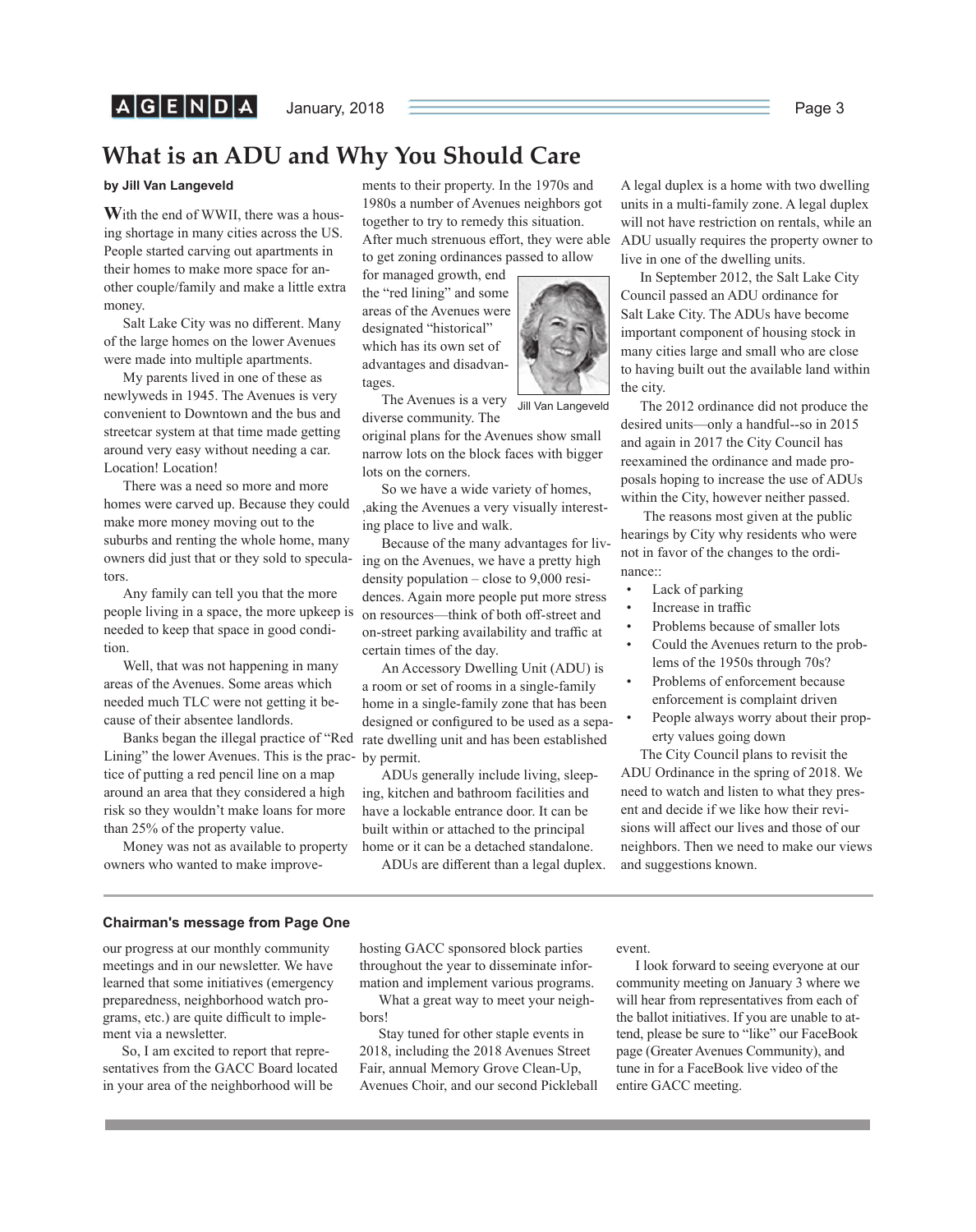### **City Approves New Transit Master Plan**

**I**magine a bus service that comes frequently enough that you don't worry about the schedule. Or mass transit that runs late enough that you could get a ride home after having dinner out.

We were supposed to have flying cars by now; but a fast, reliable, and convenient mass transit system would be OK, too.

At their December 5th meeting, the Salt Lake City Council adopted a new

Transit Master Plan. The plan is a framework for how the City's transit system will evolve between now and 2040. It's recognized that our current system has a lot of shortcomings (for example, only half of the 44 bus routes operate outside commute hours and provide midday service). And with the growth expected by 2040, it's clear that changes are required.

The goal is that by 2040, approximately three quarters of people living and working in Salt Lake City will be within a quarter mile of a transit stop. To accomplish this, several objectives were identified, including:

- Establish a Frequent Transit Network that would operate on arterial streets and connect major destinations and neighborhoods with all day service, at intervals of 15 minutes or less.
	- Improve access and amenities, such as shelters and bike parking at bus stops.

• Improve the supporting networks, including bike and pedestrian access to bus stops, schedule and

service information, parking, and fare/pass programs.

To implement the plan, major issues will still need to be addressed, such as strengthening the City's partnership with UTA and identifying new funding options. But a vision for what's needed is a good first step, even if it doesn't include flying cars.

Lexie Humph

AND LAWAIN

「高いある」は、

AN VI

For more information, visit the City's website www. slcgov.com/transportation/transit/plans.

—Dave Alderman

## **New City Council Representative for District 3**

In 2018, District 3 will have a new City Council representative.

**C**hris Wharton won the general election in November and will be sworn in with the other members of the City Council at noon on Tuesday, January 2nd.

Chris plans to attend GACC meetings and report on important issues that are before the City Council and may impact Avenues residents.

A little background on Chris – He has lived in the Salt Lake area his whole life and is the 6th generation of his family to live here. He was born at LDS Hospital, so you could say he also has a life-long connection to the Avenues.

Chris graduated from Westminster College with a degree in history before obtaining his law degree from the University of Utah.

After working as an associate attorney for several years, Chris opened his own firm. He has been involved in various community organizations and causes, including serving two terms on the



Salt Lake City Human Rights Commission.

Chris looks forward to finding solutions to address complex issues like sustainability, affordable housing, neighborhood safety, arts and culture, homelessness, outdoor recreation, and more. Although he won't have much spare time in the coming months, he enjoys independent films, travel, hiking, and food trucks.

Chris and his husband live in the lower Avenues with their dog and two cats.

—Dave Alderman

### **Holiday Tree Collection**

**C**an Collection: Residents are encouraged to cut up their trees

(into 4 foot pieces or smaller) and put them in the brown curbside compost can for collection on their regular weekly waste collection day.

If possible, please dispose of your holiday tree no later than your collection day the week of Monday, January 15.

Ornaments and lights must be removed. Flocked trees are not accepted.

Residents are requested to cut trees into several pieces, which accommo-



dates an easier fit into the brown compost cans.

However, residents who cannot cut their trees are encouraged to place them curbside for collection and asked not to overfill the

brown bin.

### **Wintertime Suspension of Brown Bin Collection**

To save fuel and improve air quality during inversion season, Salt Lake City temporarily suspends collection of brown compost bins for a short time each winter. The 2018 dates are January 22 to March 2, 2018.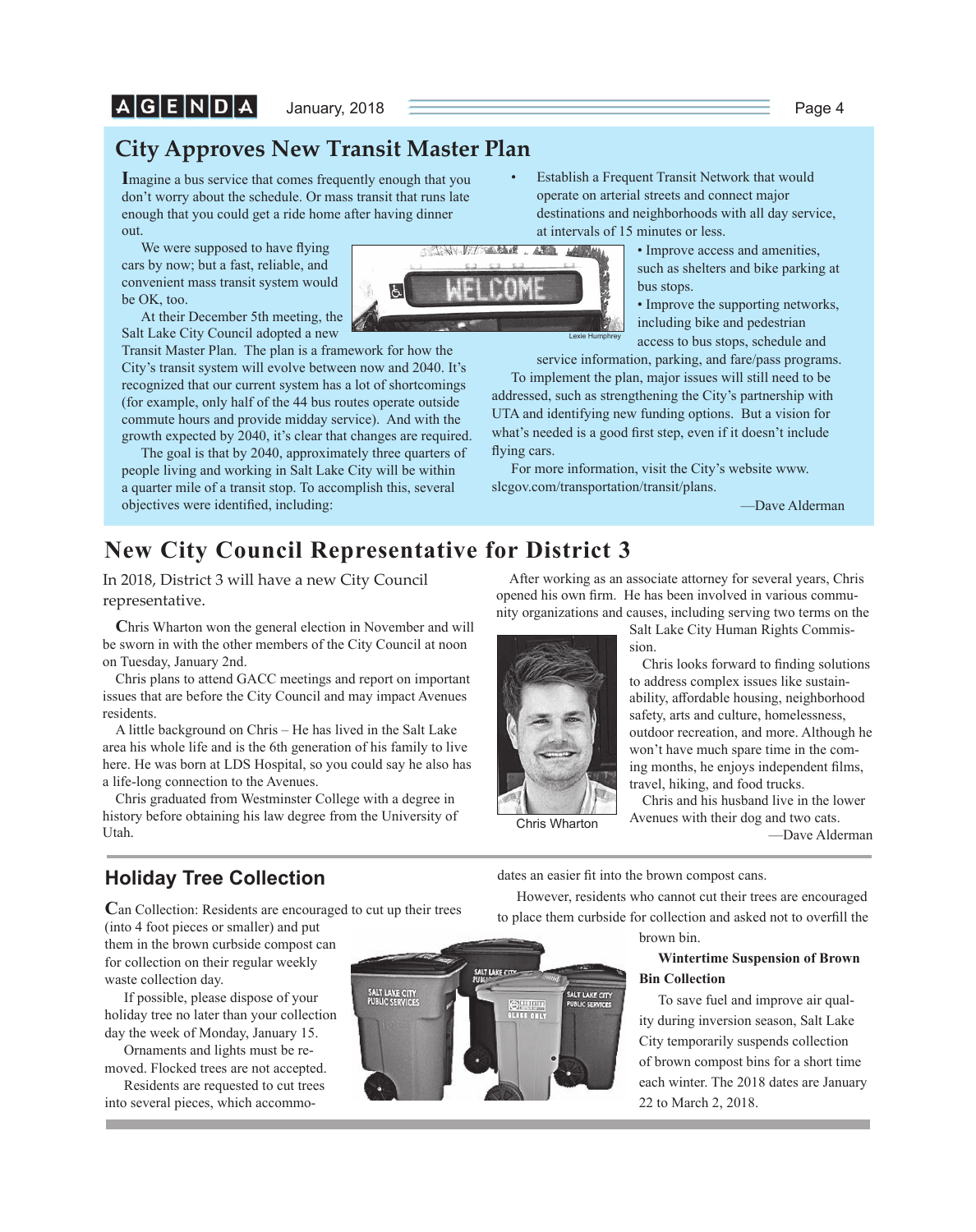## |A|G|E|N|D|,



by Detective Alen Gibic

**T**he holidays are my favorite time of year. However, just like

every year we will see all the "Grinches" coming out in full force to steal your stuff. Package and mail thefts have been a problem. Consider investing in locking mail boxes and arranging you packages to be delivered to a secure location. I am out four days a week (five hours per day) patrolling the Avenues.



Det. Gibic

I have come across persons in the Avenues who were there only to steal your stuff. Lock

your doors when you are away and close your garage doors even when you are home.

This is also a time when many people will have their vehicles stolen in the morning. Leaving your car running to warm up in the morning is not a good idea. First, we have terrible air quality this time of year. Second, unless you have remote start, criminals will get in and drive away.

Remember that the Avenues are generally the safest place to live in the city and my intent is not to scare you.

### **Memory Grove Co-Chair and Street Fair Chair**

**T**he GACC is seeking volunteers to help lead two of our signature events – the Memory Grove Clean-up in May and the Avenues Street Fair in September.

We are looking for co-chairs for the Memory Grove Clean Up, to work with long-time chair Phil Carroll. This will be the 21st year of the Clean Up, which draws up to 300 volunteers who weed, rake, and mulch at the park. The co-chairs will work with the Chair to coordinate with the City Parks Department, LDS Hospital and other organizations, including the GACC, Scouts, churches, and schools.

GACC is also seeking a volunteer to chair or co-chair the Avenues Street Fair, held the second Saturday in September. The job coordinates an experienced group of volunteers to plan all activities of the fair (children's area, entertainment, artists, booths, etc.), as well as the logistics that make it all happen (permits, traffic, water, recycling, etc.). This requires running monthly meetings, beginning in March.

The rewards are innumerable and include making new friends, getting a behind-the-scenes look at a major community event, and personal satisfaction. If either of these sound like the volunteer opportunity that you've been waiting for, please email gaccchair@slc-avenues.org with your statement of interest.

# **2018 NUTRITION TRENDS**

Many of us are ringing in the new year with resolutions, and the food industry is paying attention to what consumers want. Nutrition and sustainability are definitely at the top of the list. **Here are some of the top new food trends you can look forward to for 2018.** 

### **MUSHROOMS**

It 's rumored that this fun and nutritions fungus will find their way into products such as bottled drinks, soup broths, chocolate, coffee and smoothies in 2018. Experts also predicted that they will also be showing up in body care products, such as in soap or hair products since mushrooms contain some potassium, fiber, and vitamin B6.

### **ROOT TO STEM COOKING**

Reducing food waste has been a hot topic for a little while, from looking at how to prevent waste in school cafeterias to food markets donating food past sale date to those in need. This is a trend that will only become bigger in the upcoming months. The idea is root to stem cooking, using the entire plant. Foods like broccoli stem slaw, pickled watermelon rinds, and celery leaves are likely to make it onto many plates.

### **FLORAL FLAVORS**

We've always added petals to our culinary dishes, but this year the market will be blooming with drinks and snacks that are infused with lavender, rose, pink hibiscus and elderflower.

**Emily Krueger, RDN**

### **SUPER POWDERS**

Because these powders are so easy to add to dishes, they are making their way into smoothies, lattes, baked goods, and even soups! Matcha, cacao, and maca root powders are becoming more popular substitutes for coffee. Other powders that you are likely to find are kale, spirulina, and turmeric.

Helping People Lives Possible.  $\overline{\phantom{a}}$ 



ldshospital.org | 801.408.1100

f bin

**For more great recipes and health information, visit ldshospital.org/healthyliving**